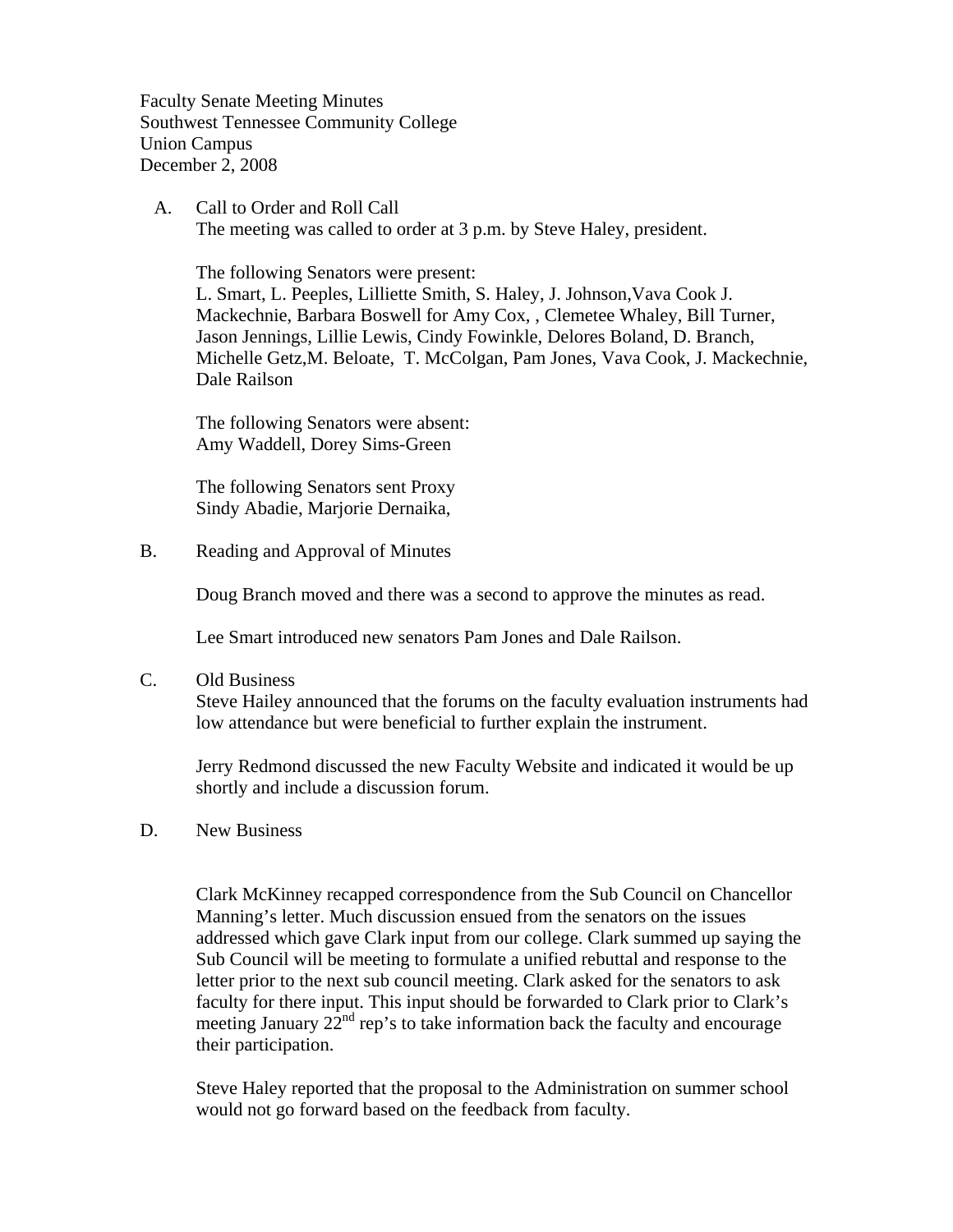Steve Haley discussed the budget crisis the college is facing. The budget recall has been postponed to July per Dr. Essex. It will probably be larger than the 2 anticipated for earlier.

The senate would like to take an informal poll of who would be interested in a retirement buyout package similar to U of M if offered. (For those 1-3 years from retirement with a total package Steve said at U of M in the \$50,000 range, somewhat less for Southwest). No names will be submitted this is just a straw poll to see if it is viable.

He also announced the senate should collect a list of cost saving ideas to submit to the committee through Steve. If you have any please convey. Steve is sending out a list of those already on the committee's list.

Steve also reported that the TBR has proposals to remove tuition caps, allow furloughs and reduce bonuses

Steve indicated one way senators and faculty could assist is to contact state representatives to ask them to help in the budget review to equalize the budget cuts in education so that there is not a disproportionate share be born at the college level. He passed out a partial list of state representatives.

#### E Adjournment

A motion was made and seconded to adjourn the meeting at 4:30 P.M.

\*Senate Sharepoint Web Site: http://internal.southwest.tn.edu/fac-senate/

| 2008-2009 Senate       |                         |      |
|------------------------|-------------------------|------|
| President: Steve Haley | shaley@southwest.tn.edu | 5635 |

Division Senators:

Division Senators of Liberal Studies and Education - Five Seats. (Developmental Studies, Education, Fine Arts/Language and Literature, Social and Behavioral Science/Criminal Justice)

| Jane Harris $(08-09)$                | maharris | Fine Arts/Lang Lit             | 4246 |
|--------------------------------------|----------|--------------------------------|------|
| Doug Branch $(08-09)$                | dbranch  | Fine Arts/Lang. and Lit.       | 4483 |
| Lilliette Smith (08-09)              | ljsmith  | Social Behav. Sci./Crim. Just. | 4125 |
| Marjorie Dernaika(08-10) mderernaika |          | Developmental Studies          | 4474 |
| Darcy Sims-Green (08-10) dsgree      |          | Sci/Crim Justice               | 4278 |

Division Senators of Business, Career Studies and Technology - Five Seats. (Accountacy/Office Adm./Career Studies, Business Adm. and Paralegal Studies, Information Tech/Graphic Arts, Engineering Tech., Industrial and Environ.Tech.)

Jerry Redmond(08-09) jredmond Information Tech.,Graph. Arts. 4410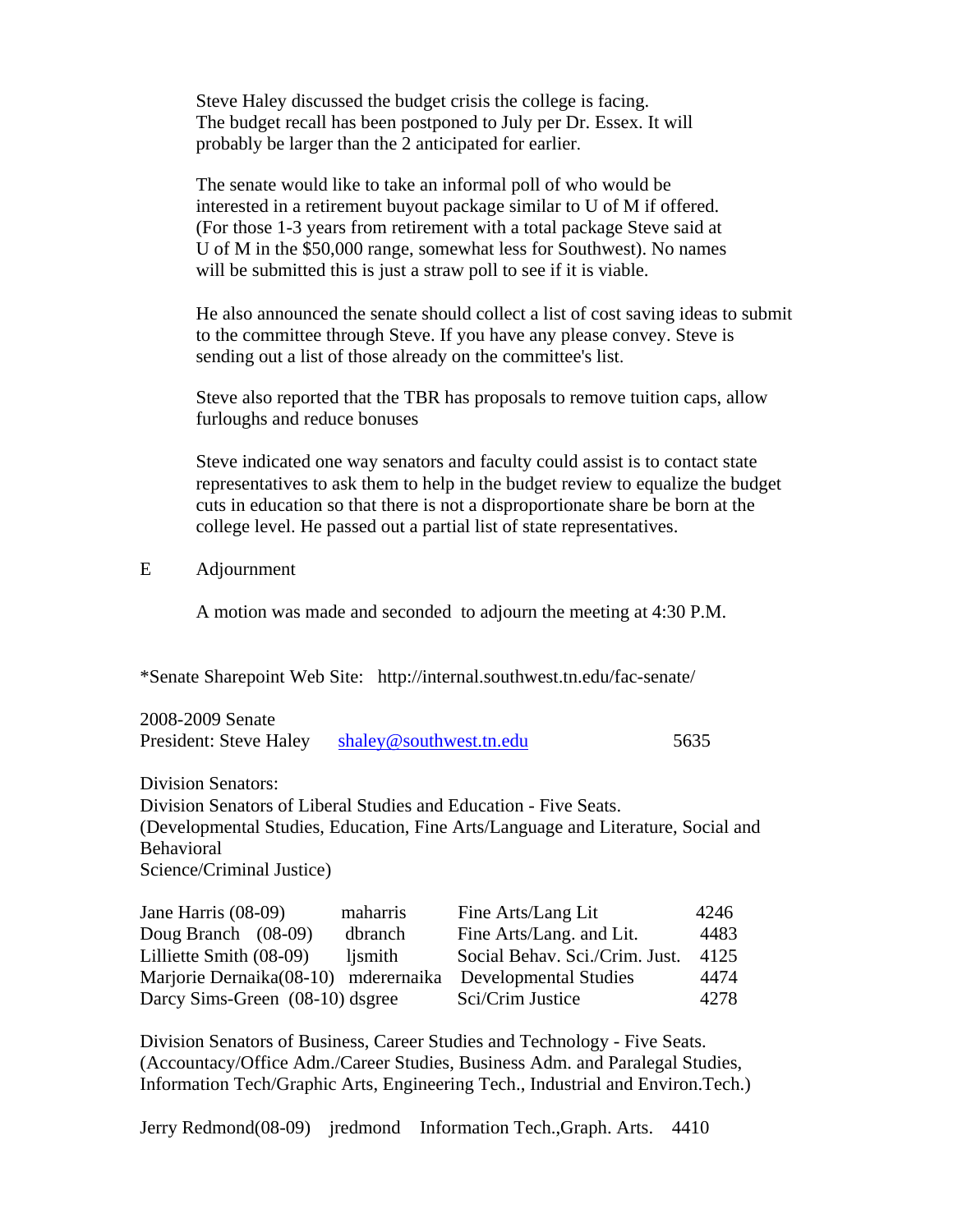| Michelle Gietz $(08-10)$      | mgietz        | Business/Acct/Paralegal | 5490 |
|-------------------------------|---------------|-------------------------|------|
| Lee Smart $(08-10)$           | <i>lsmart</i> | Business/Acct/Paralegal | 5076 |
| Clemetee Whaley(08-09)cwhaley |               | Information Tech – Prog | 4516 |
| Sinde Abadie (08-10) csabadie |               | Business/Acct/Paralegal | 4409 |

Division Senators of Math, Natural Sciences, & Health Sciences - Four Seats. (Nursing, Mathematics, Natural Sciences, Allied Health)

| Bill Turner(08-09)<br>Amy $Cox(08-10)$<br>Jason Jennings (08-10) jbjennings<br>Amy Waddell(08-10) awaddell<br><b>Department Senators:</b>                                                                                                                                         | wturner<br>acox | Mathematics<br><b>Allied Health</b><br>Natural Sciences<br>Natural Sciences                                  | 6023<br>5390<br>5679<br>5224 |                              |  |  |
|-----------------------------------------------------------------------------------------------------------------------------------------------------------------------------------------------------------------------------------------------------------------------------------|-----------------|--------------------------------------------------------------------------------------------------------------|------------------------------|------------------------------|--|--|
| Division: Business, Career Studies & Tech.<br>Departments:<br>a. Business Administration/Accountancy and Paralegal Studies<br>b. Office Administration/Information Technologies and Hospitality Mgt.<br>c. Engineering Technologies<br>d. Industrial & Environmental Technologies |                 |                                                                                                              |                              |                              |  |  |
| Leslie Peeples $(08-09)$ lpeeples<br>Lillie Lewis (08-09)<br>Cindy Fowinkle(08-09)lkfowinkle<br>Dale Railston (08-09) drailston                                                                                                                                                   | llewis          | Off Adm/Info Tech & Hosp.<br>Business/Acct/Paralegal<br>Engineering Tech.<br>Industrial and Environ. Tech.   |                              | 4006<br>4547<br>4665<br>4160 |  |  |
| Division: Liberal Studies & Education<br>Departments:<br>a. Developmental Studies<br>b. FineArts, Languages, and Literature<br>c. Education<br>d. Social & Behavioral Science/ Criminal Justice                                                                                   |                 |                                                                                                              |                              |                              |  |  |
| Mickey Beloate(08-09)mbeloate<br>Vava Cook(08-10)<br>Clark McKinne(08-10) cmckinney<br>Yvonne Jones $(08-09)$ yjones                                                                                                                                                              | vcook           | <b>Developmental Studies</b><br>Educationm<br>Social Sciences/Behav Sci<br>Fine Arts/Language and Literature |                              | 6017<br>5347<br>5347<br>5215 |  |  |
| Division: Math, Natural Sciences & Health Sciences<br>Departments:<br>a. Mathematics                                                                                                                                                                                              |                 |                                                                                                              |                              |                              |  |  |

Tamara McColgan(08-09 tmccolga Mathematics 5530<br>Joyce Johnson(08-10) jdjohnson7 Natural Science 6057 Joyce Johnson(08-10) jdjohnson7 Natural Science 6057

Pam Jones (08-09) plyones Nursing 5439<br>Delores Boland (08-10) dboland Allied Health 5542 Delores Boland(08-10) dboland Allied Health 5542

b. Natural Sciences

c. Nursing d. Allied Health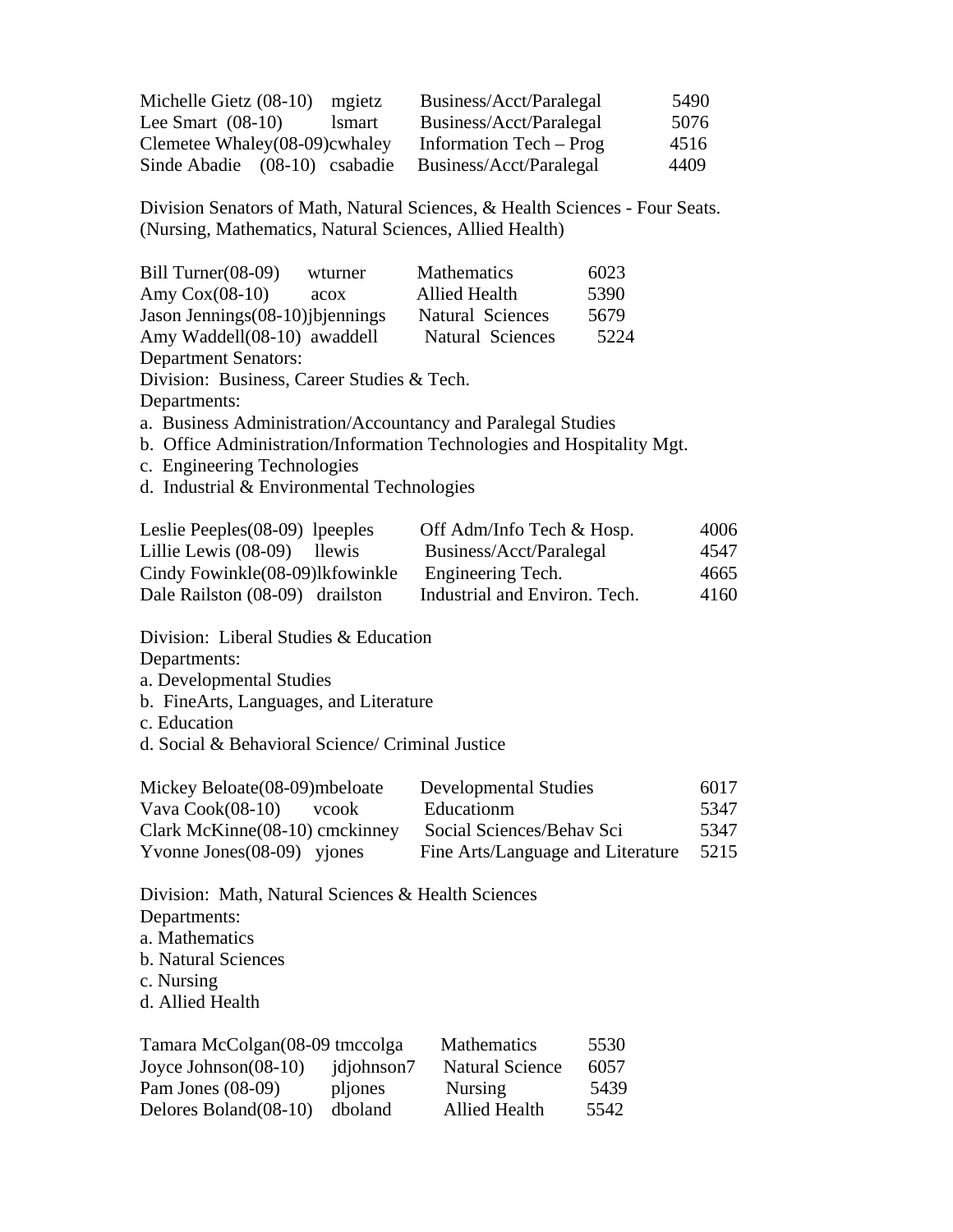Senators are exempt from serving on other standing committees.

# **Student Course Evaluation Instrument for Split Classes (Draft)**

*This form enables you to rate both the instructor and the course on several characteristics. Please respond as accurately and honestly as you can. Your instructor*  will receive overall evaluation results for this class after final grades have been *submitted. A free response section is provided for your comments.* 

**Instructor/Course Information** (Responses: Strongly Agree, Agree, No Opinion, Disagree, Strongly Disagree)

- 1. The course site was well organized and easy to navigate.
- 2. The instructor conducted the course in a way that accomplished the stated course objectives.
- 3. The instructor was effective in utilizing distance learning technology.
- 4. In lecture sessions, the instructor used class time effectively.
- 5. Course information including course goals/objectives and grading procedures was made available.
- 6. The course activities and assignments contributed to my learning.
- 7. The instructor's response to graded work was timely and appropriate.
- 8. The instructor responded to online requests for assistance in a timely manner.
- 9. The instructor made available a copy of the course syllabus.
- 10. I felt comfortable asking my instructor for help.
- 11. I have a better understanding of the subject content because of this course.
- 12. The instructor evaluated students on material/skills emphasized in the course outline.
- 13. This course was helpful for me in my program of study.
- 14. I would recommend this instructor to another student.

**Additional Information** (Responses: Strongly Agree, Agree, No Opinion, Disagree, Strongly Disagree)

- 15. The discussion forums or chat rooms were supportive of the learning experience.
- 16. The textbook and other course materials contributed to the learning experience.
- 17. The classroom/lab facility was appropriate and adequate.

**Student Information** (Responses: Yes, No, Prefer not to answer)

- 18. Was this a required course for you?
- 19. Are you a major in the area in which this course is being taught?
- 20. Did your previous educational background prepare you for taking this course?

### **Student Course Evaluation Instrument for Online Classes (Draft)**

*This form enables you to rate both the instructor and the course on several characteristics. Please respond as accurately and honestly as you can. Your instructor will receive overall evaluation results for this class after final grades have been submitted. A free response section is provided for your comments.* 

**Instructor/Course Information** (Responses: Strongly Agree, Agree, No Opinion, Disagree, Strongly Disagree)

18. The course site was well organized and easy to navigate.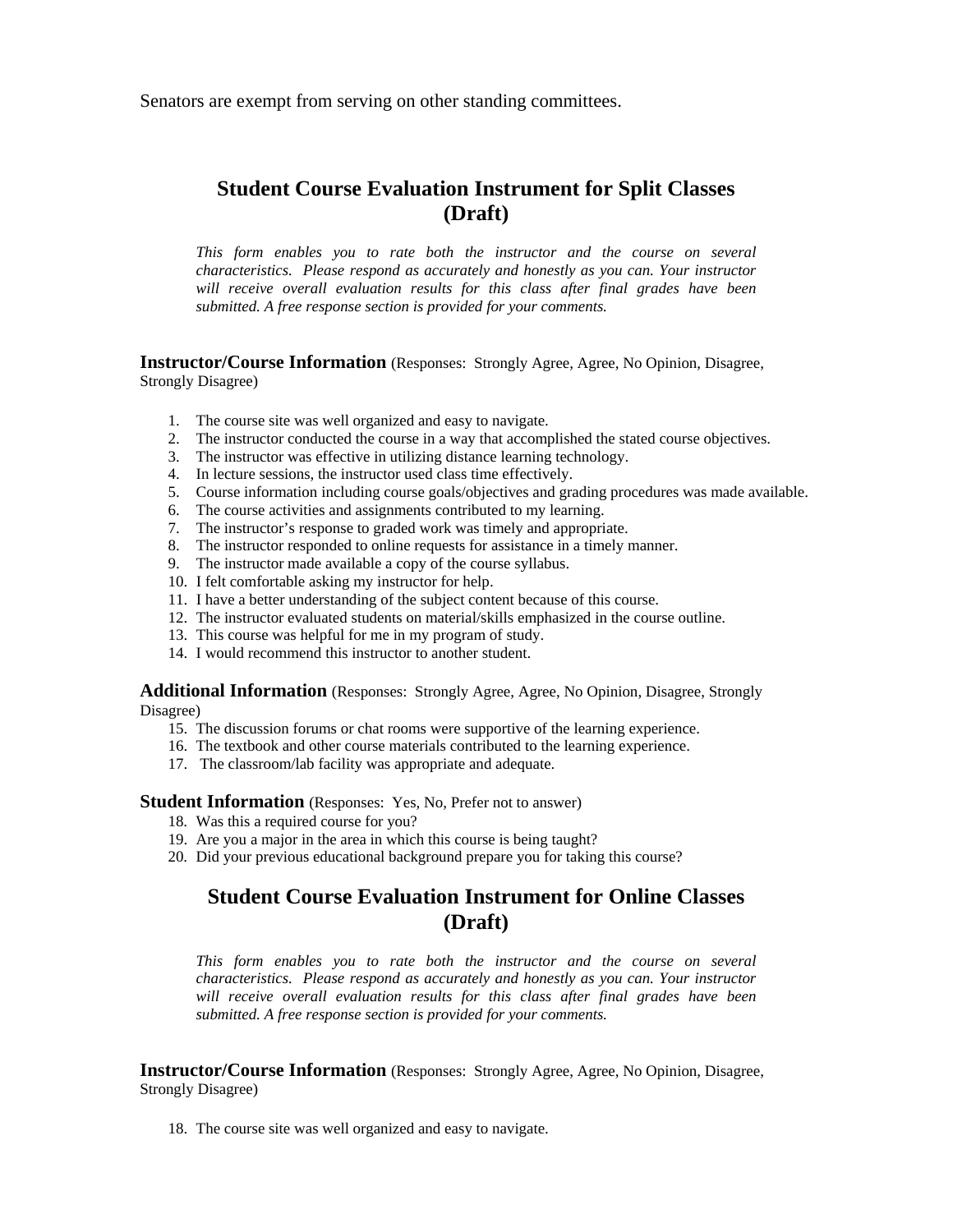- 19. The instructor conducted the course in a way that accomplished the stated course objectives.
- 20. The instructor was effective in utilizing distance learning technology.
- 21. I received regular communication from the instructor.
- 22. Course information including course goals/objectives and grading procedures was made available.
- 23. The course activities and assignments contributed to my learning.
- 24. The instructor's response to graded work was timely and appropriate.
- 25. The instructor responded to requests for assistance in a timely manner.
- 26. The instructor made a copy of the course syllabus available electronically.
- 27. I felt comfortable asking my instructor for help.
- 28. I have a better understanding of the subject content because of this course.
- 29. The instructor evaluated students on material/skills emphasized in the course outline.
- 30. This course was helpful for me in my program of study.
- 31. I would recommend this instructor to another student.

**Additional Information** (Responses: Strongly Agree, Agree, No Opinion, Disagree, Strongly Disagree)

- 32. The discussions forums or chat rooms were supportive of the learning experience.
- 33. The textbook and other course materials contributed to the learning experience.
- 34. I felt part of a learning community.

**Student Information** (Responses: Yes, No, Prefer not to answer)

- 18. Was this a required course for you?
- 19. Are you a major in the area in which this course is being taught?
- 20. Did your previous educational background prepare you for taking this course?

## **Student Course Evaluation Instrument for Traditional Classes (Draft)**

*This form enables you to rate both the instructor and the course on several characteristics. Please respond as accurately and honestly as you can. Your instructor will receive overall evaluation results for this class after final grades have been submitted. A free response section is provided for your comments.* 

**Instructor/Course Information** (Responses: Strongly Agree, Agree, Neutral, Disagree, Strongly Disagree)

- 35. The instructor was prepared for class sessions.
- 36. The instructor taught the course as outlined in the syllabus.
- 37. The instructor demonstrated a teaching concern for students and their learning.
- 38. The instructor spoke clearly and distinctly.
- 39. The instructor presented the subject matter in a logical and meaningful way.
- 40. The instructor used class time effectively.
- 41. The instructor returned assignments and examinations in a timely manner.
- 42. The instructor met classes as scheduled.
- 43. The instructor made available a copy of the course syllabus.
- 44. I felt comfortable asking my instructor for help.
- 45. I have a better understanding of the subject content because of this course.
- 46. The instructor evaluated students on material/skills emphasized in the course outline.
- 47. This course was helpful to me in my program of study.
- 48. I would recommend this instructor to another student.

#### **Additional Information** (Responses: Strongly Agree, Agree, Neutral, Disagree, Strongly Disagree)

- 49. The classroom/lab facility was appropriate and adequate.
- 50. The textbook and other course materials were helpful and contributed to my learning experience.
- 51. The technology used in this course enhanced student learning.